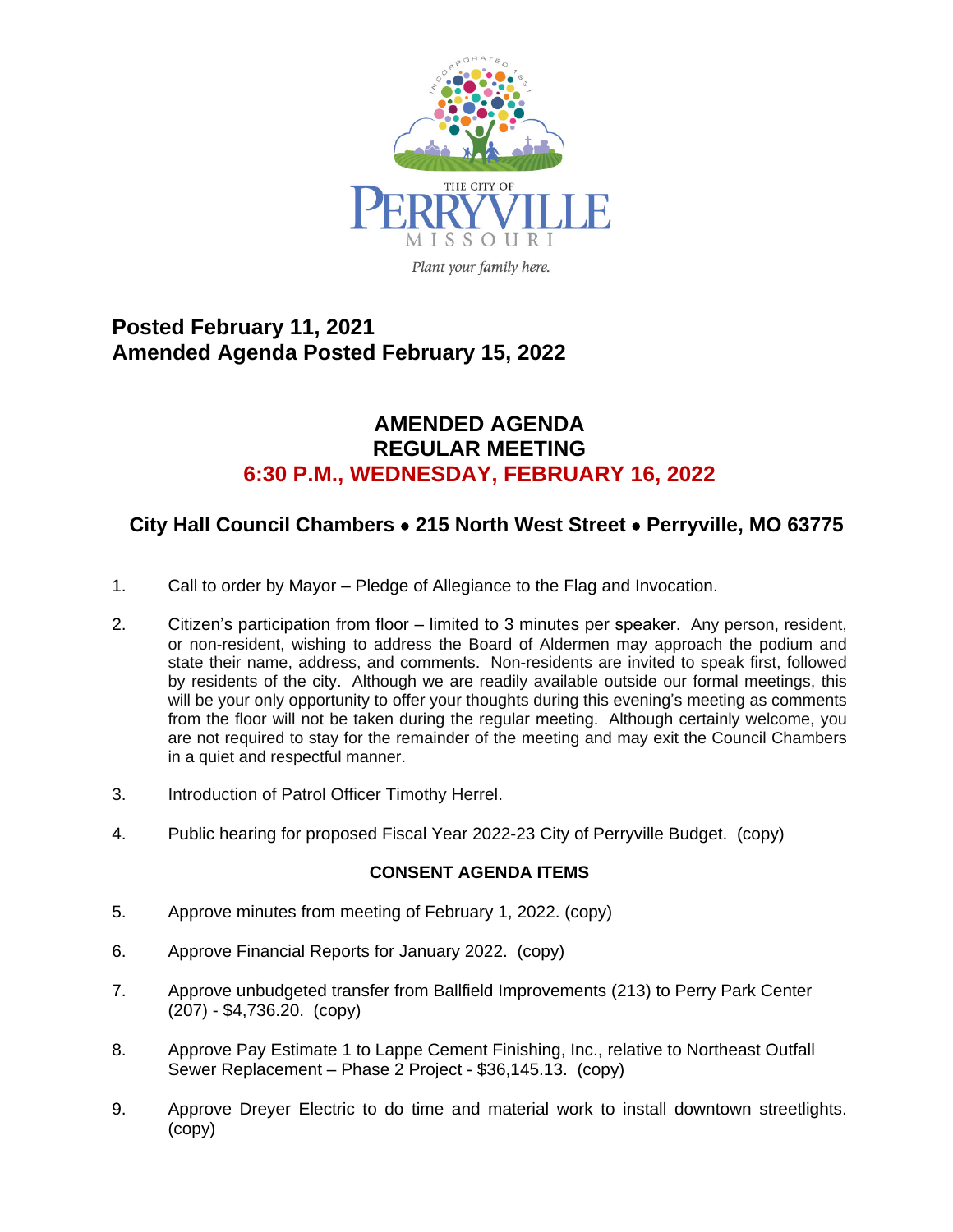- 10. Approve purchase of utility billing kiosk from AdComp Systems Group \$27,063.00 (copy)
- 11. Approve list of items for Purple Wave Auction. (copy)
- 12. Approve request from Parks & Recreation Director Cadwell to adjust private swimming lesson fees to \$20 per one-half hour. (copy)
- 13. Approve request for donation of tree for Robert J. Miget Park. (copy)
- 14. Approve request from Immanuel Lutheran School 7<sup>th</sup> Grade Class to hold a boot drive at stop lights around the Square on Friday and Saturday, April 22 and 23, 2022. (copy)
- 15. Approve request to begin the design and permit process for the installation of a UV system at the Airport Wastewater Treatment Plant prior to April 1, 2022. (copy)
- 15a. Approve the Guaranteed Maximum Price Amendment received for the Perryville Impound Facility submitted by Zoellner Construction Company (Construction Manager At-Risk) - \$1,129,169.70. (copy)

#### **END OF CONSENT AGENDA**

- 16. Approve quotes for purchase of downtown streetlights and labor.
- 17. Resolution No. 2022-02 Accepting revised Roll Out Trash Cart Policy. (copy)
- 18. Bill No. 6265 for Ordinance No. 6482 Entering into an agreement with Welker Brothers Landscaping, LLC, relative to Mowing Neighborhood Mini-Parks – second reading and final passage. (copy)
- 19. Bill No. 6266 for Ordinance No. 6483 Entering into an agreement with Horner & Shifrin, Inc., relative to engineering services regarding Water Model Update and Evaluation – Phase 1 - second reading and final passage. (copy)
- 20. Bill No. 6267 for Ordinance No. 6484 Accepting easement deed from Perry County Community Task Force - second reading and final passage. (copy)
- 21. Bill No. 6268 for Ordinance No. 6485 Entering into agreements with artists relative to sculpture exhibition - second reading and final passage. (copy)
- 22. Bill No. 6269 for Ordinance No. 6486 Amending Section 8.16.130(B) and adding Section 8.16.140(D) to the Code of Ordinances relative to residential disposal of large solid waste second reading and final passage. (copy)
- 23. Bill No. 6270 for Ordinance No. 6487 Entering into an agreement with Garrett and Lillian Prevallet relative to real estate purchase and sale of property located at 119 North Jackson Street - second reading and final passage. (copy)
- 24. Bill No. 6271 for Ordinance No. 6488 Accepting Quit Claim Deed from Missouri Highways and Transportation Commission relative to purchase of property at Rand Avenue and Perryville Boulevard intersection - second reading and final passage. (copy)